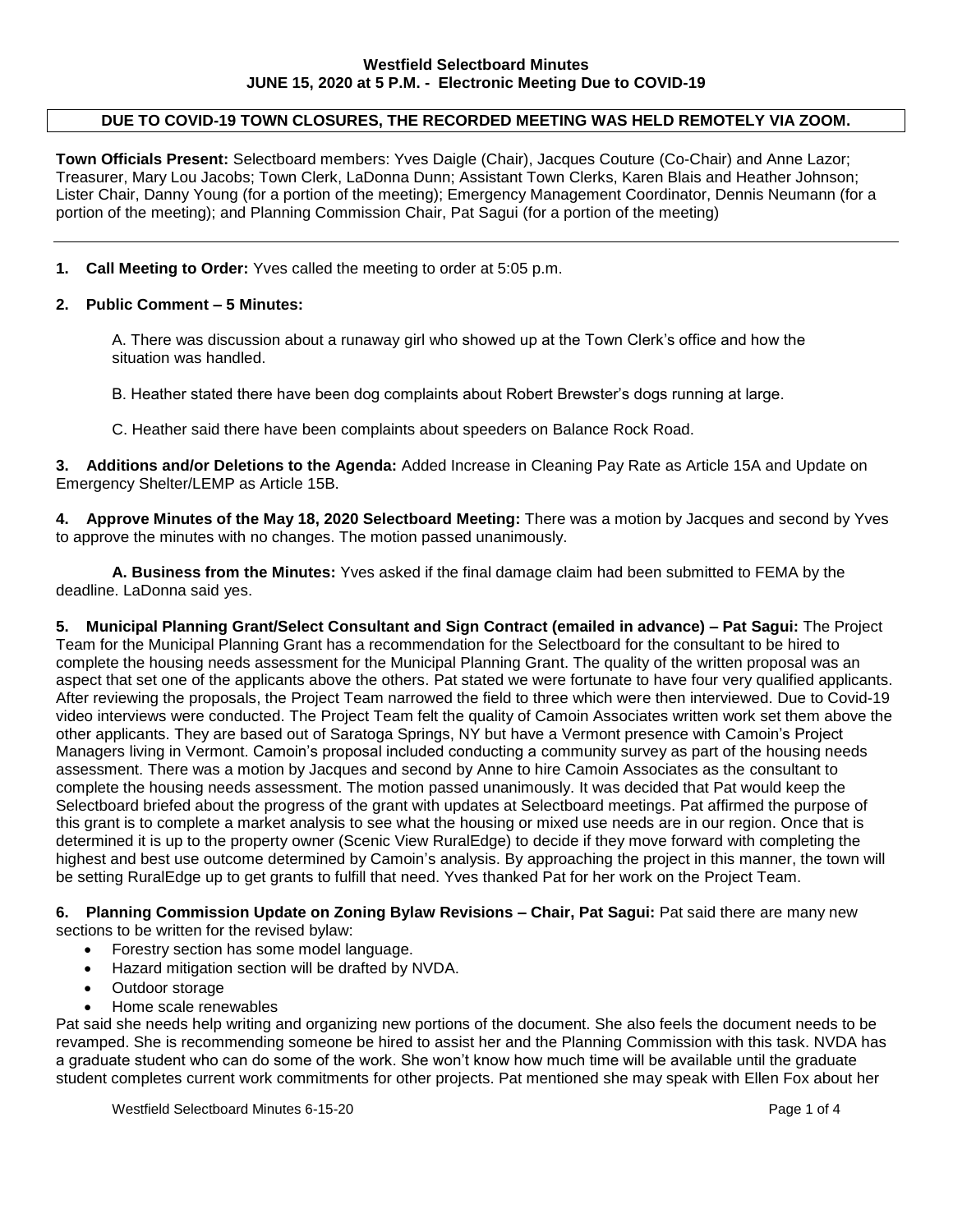availability to do some writing. Ellen has already contributed over 100 edits to help the document be more consistent. Pat will report back to the Selectboard after she talks with NVDA and knows more about the graduate student's availability.

**7. Road Updates – Road Commissioner, Eric Kennison:** Eric was not able to be present but called before the meeting and gave LaDonna his reports.

**A. Update on FEMA Progress –** Heather Johnson: The paperwork has all been turned in and we are awaiting final FEMA and state approvals. The FEMA representative thought the process would be completed within a month.

**B. Dykeman Culvert Update:** Eric will schedule time to install the culvert the beginning of July and will get the culvert ordered now. Deb Dykeman will pay for her portion of the culvert upon completion.

**C. Date for Installation of Radar Signs:** Eric will take care of the precast anchors. For safety, he will also schedule flaggers to be present during the installation.

**D. Topsoil to Finish Grant Work on Buck Hill/Email Request from Dianne Laplante:** Eric confirmed he will seed and mulch the areas of concern. He said it was too late in the season to seed it properly when the grant work was completed. He will take care of the seeding and expense it to this year's budget. Eric stated at the time the grant work was completed he put topsoil on the sloped area per Dianne's request.

**E. Letter of Understanding – LaDonna Dunn:** There was a motion by Anne and second by Jacques to accept the Letter of Understanding which was previously modified but had not been officially signed. Motion passed unanimously.

**F. Guardrails at Taft Brook and Buck Hill Road:** Eric stated he will be getting guardrails from the District by the end of the season. He wanted to know if the Selectboard wanted to make it clear with some new signage where the swimming hole was and where people should park. LaDonna pointed out to the Selectboard that there has been a problem with people parking on the Buck Hill Road side up against the jersey barriers just outside of the traveled lane at Taft Brook Road. She expressed her concern for the safety issue this creates. The Selectboard agreed that when the guardrails are installed they should be placed closer to the Buck Hill Road side so it leaves no room for a vehicle to park on Buck Hill. This will eliminate the safety issue. The Selectboard stated they hoped people parking to enjoy the swimming hole, fishing or hiking, would drive around on Balance Rock Road, turn on to Taft Brook Road and park near the guardrails, where there is no traffic. They did not feel it was necessary to add additional signage at this time.

#### **8. Treasurer's Report – Treasurer, Mary Lou Jacobs:**

**A. Approve Warrants for Expenditures Dated: 5/20/20 \$7,206.85; 5/27/20 \$7,871.83 bills / \$2,141.76 payroll; 6/3/20 \$1,011.40 bills; 6/10/20 \$2,689.71 bills / \$4,512.26 payroll and \$1,416.50 federal deposit:** There was a motion by Yves and second by Anne to approve the warrants as listed. Motion passed unanimously.

**B. Budget Status Update (emailed in advance):** Mary Lou reported there was \$931.41 in the general fund checking account and \$41,500 of the 100,000 line of credit has been used. Anne asked about legislative action regarding COVID and if the town would be able to get any lower interest loans. Mary Lou said the town receives a low municipal interest rate of 2.25% on the line of credit currently through Community National Bank. Recognizing tax bills will be issued late due to the state and federal tax deadlines being pushed back until July 15, there was discussion about increasing the current line of credit, if needed. Anne made a motion which was seconded by Jacques to increase the line of credit by \$50,000 if necessary. The motion passed unanimously.

**C. Investment Account Update (emailed in advance):** Currently the Edward Jones account balance is \$151,725.09 which reflects a small increase over last months \$149,699.01. The North Country Credit Union CD's are valued at \$13,186.27.

**D. Delay in Setting Statewide Education Tax Rate:** Due to pushing the tax due dates until July 15<sup>th</sup> because of COVID-19 and because we are a reappraisal town, there will be a delay in receiving Westfield's education tax rates this year. Consequently, the mailing of tax bills will be delayed for 2020.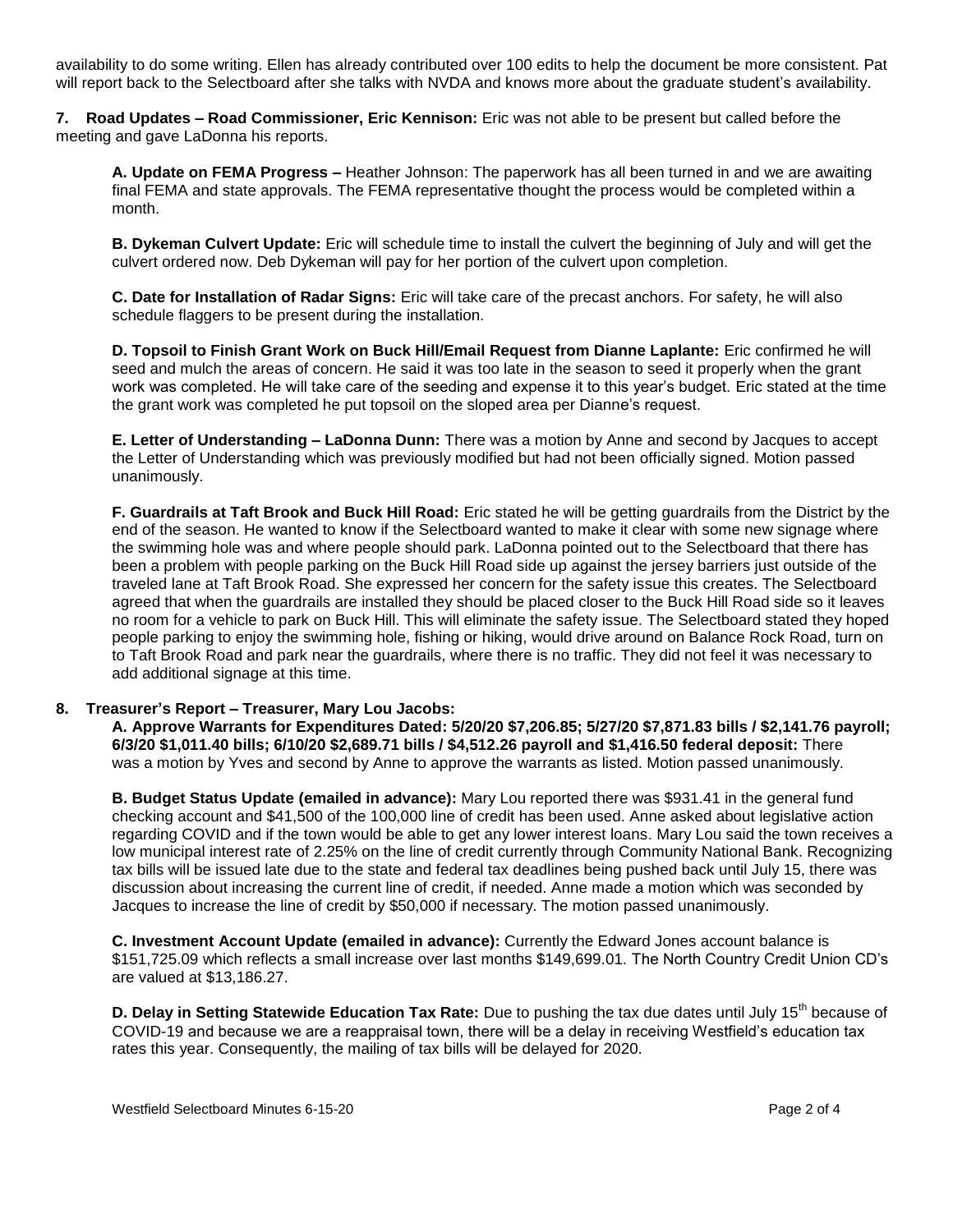# **9. Discuss Reopening Town Office/Community Center/Library/Recreation Areas (COVID-19 State of Emergency Extension 6/15/20):**

- **Library**: To re-open on June 23, 2020 while meeting the CDC requirements. The Selectboard determined masks are to be worn. One person at a time will be permitted in the computer lab with a 30 minute usage limit. Parents will be asked to speak to their children about respecting the six foot social distancing practice while in the Library and attending reading circles. Hand sanitizer as well as all necessary cleaning products will be provided to the Librarian. LaDonna will provide the necessary signs for posting inside and outside of the Library.
- **Tennis Court**: Open. The donated racquets and balls have been removed to eliminate unnecessary touchable surfaces.
- **Basketball Court**: Open for shooting hoops but scrimmaging is not permitted at this time.
- **Playground**: Remains closed until further notice as there are too many touchable surfaces that can't be cleaned according to CDC guidelines.
- **Porta**-**Potty:** There will not be a porta-potty near the Community Center this year since it can't be properly cleaned according to CDC guidelines.
- **Community Center**: Available for use as long as staying within 25 person occupancy and using social distancing. Pat Sanders sent an email to the Selectboard requesting a second day of usage for the Agency on Aging Exercise Group. They currently meet on Thursdays before the mealsite and are requesting a second day (probably Tuesday). No one charges or receives any money for providing this service. The Selectboard was in agreement to allow a second exercise day, per week, at no charge provided it does not deprive other parties of using the space. Yves will measure the windows upstairs at the Center so the window shades that were budgeted for can be ordered.

LaDonna will update the signs and call to make sure the customary porta potty is not automatically dropped off.

# **10. Listers Report – Danny Young, Chair:**

**A. Update on Grievance Process:** Danny reported there were no grievances to be brought before the Board of Civil Authority (BCA). He said all Lister grievances were successfully resolved.

**B. Appoint Lister to Replace Sue Scott:** Sue's letter of resignation was read. Scott Dean expressed an interest in filling Sue's term until Town Meeting day. There was a motion by Jacques and second by Anne to appoint Scott Dean as Lister until Town Meeting Day 2021. The motion passed unanimously. The Selectboard thanked Sue for the work she did on the Lister Board.

**11. Replace Town Trees & Green Up Tree/Marker:** Yves said he checked with Nate Deslandes and he is no longer doing landscaping. Jason Belisle agreed to plant three trees to replace the dead trees discussed at earlier meetings. The dead tree on the Common will be cut up and donated to a Westfield resident in need. Jacques suggested grinding the stump because if removed it will leave a large hole. Yves will make the arrangements.

**12. Sheriff's Report for May:** The report reflected 16.25 patrol hours, four incidents (threatening, motor vehicle complaint, VIN inspection and directed patrol) and \$970 in fines (five municipal speed ordinance, persons required to register and operating without a license).

**13. Adopt VLCT COVID-19 Resolution:** The Selectboard signed a VLCT drafted resolution in between meetings regarding COVID-19 support to rebuild local American economies. There was a motion by Yves and second by Anne to ratify their support of the resolution. Motion passed unanimously.

**14. Recycling Update:** Yves said after July 1 food scraps are no longer allowed to be put in dumpsters. He said people are doing a good job using the compost bins. He also reported the Town of Westmore is interested in having a composting facility which will be funded by a grant discussed at previous meetings. He said the waste management district showed a profit of over \$7,000 for May because cardboard is selling well now.

# **15. Other Business:**

Westfield Selectboard Minutes 6-15-20 **Page 3 of 4** Page 3 of 4 **A. Increase in Cleaning Pay Rate:** Karen Blais requested the cleaning pay rate be upgraded from \$14.18/hr. to \$18.54/hr. for herself and Connie LaPlume. Karen cleans the Town Office and Connie cleans the Community Center. Karen stated most cleaning people get a minimum of \$20/hr. Jacques asked how many hours a month